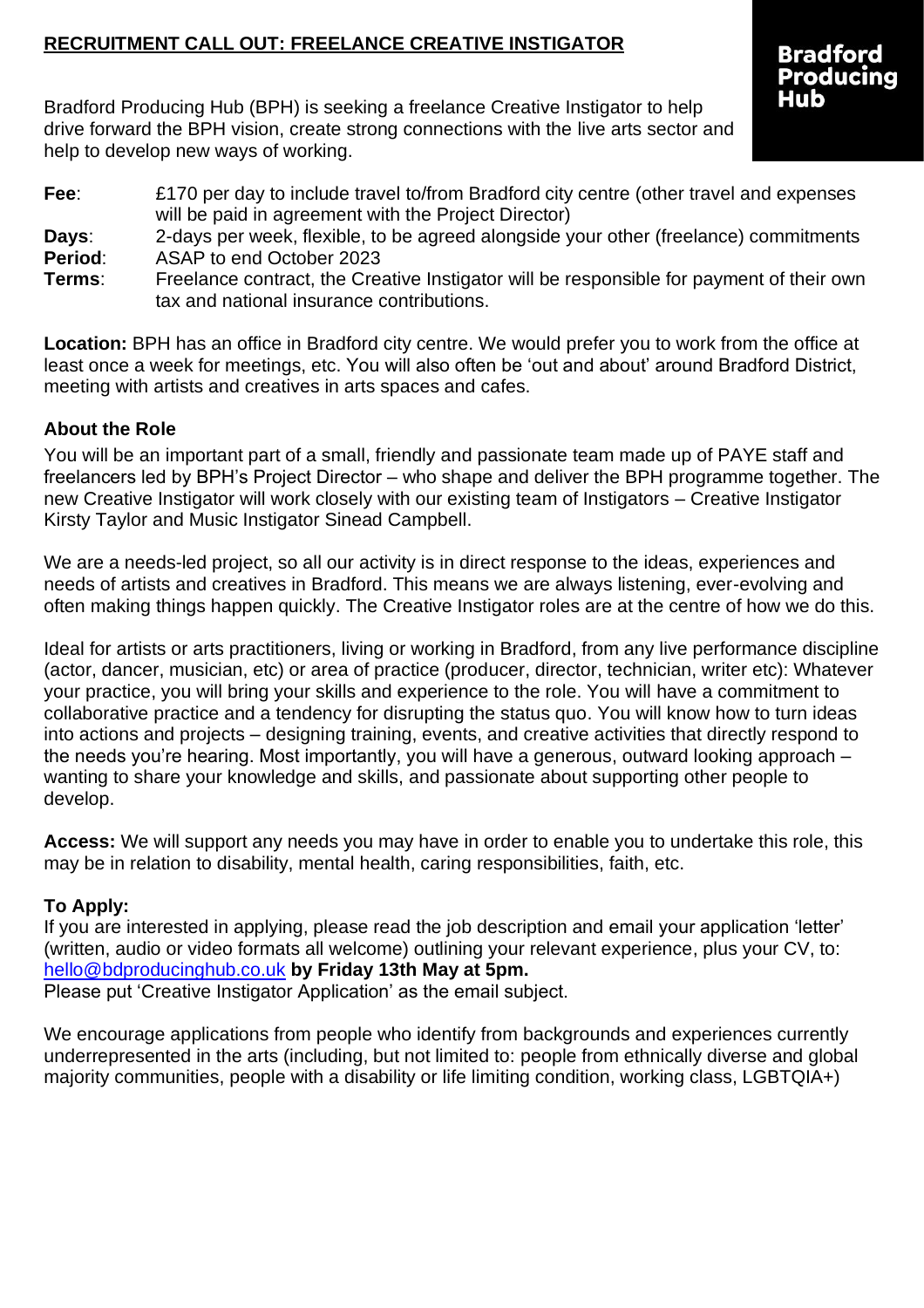## **RECRUITMENT CALL OUT: FREELANCE CREATIVE INSTIGATOR**

# **Job Description**

## **Core Purpose**

Bradford Producing Hub puts artists and creatives at the centre of all our activities, vision and decision-making. We want to ensure we are in constant dialogue with the sector and understand the challenges and trends artists in Bradford are experiencing. We respond accordingly and quickly, to create and signpost people to new opportunities.

Creative Instigators bring their passion, ambition and creativity to help set the priorities of BPH and ensure we transform opportunities for making live performance in Bradford. They are passionate about our city and well-connected in the sector. They understand the reality of being an independent artist/unfunded company and are keen to find ways to better support everyone making live performance here.

With a high degree of autonomy, independent working, and responsiveness to opportunities – the role is defined by your practice and led and delivered in a way that only you could. You will be excited about collaborating with artists, communities, influencers and community organisers to find creative ways to make sure everyone's voice is heard and everyone's talent is supported. At the same time, you will be an advisor and critical friend to the Consortium and project team; helping us make sure we seize every opportunity to innovative, affect change and do not fall back on the usual ways of doing things.

The Creative Instigators are integral to the BPH team, reporting to the Project Director, and supported by Admin & Finance Officer, Marketing Manager and Programmes Coordinator.

# **Key Tasks**

The responsibilities of each Creative Instigator are broad and varied – passion, knowledge, creativity, and care of artists in Bradford is central to achieving significant change, and the Creative Instigators help us harness this.

This first phase of BPH involved a significant programme of consultation with artists, audiences, communities and stakeholders which laid the foundations for delivering a project that responds directly to the needs identified. The new Creative Instigator will both continue and bring a fresh approach to this process; proactively seeking out and making connections with a broad range of people to devise and undertake creative interventions, workshops and conversations that will directly impact people's careers, connections and creativity in Bradford.

#### • **Talent Development:**

Actively developing meaningful dialogue with aspiring and practicing artists in Bradford to gain a real depth of understanding around ambition, development needs, and gaps in provision, and co-designing ways to meet those needs through training programmes, events and other activity.

#### • **Connecting**

Connecting to BPH and connecting to each other the breadth of artists and creative organisations making work in Bradford; helping to develop new collaborations, share resources and pursue opportunities together; continual signposting to opportunities and programmes.

#### • **Creative Opportunities:**

Devise and deliver opportunities such as our 'Play Days', to provide the space and resources for groups of artists to come together to share process, experiment together and develop new collaborations without the pressure or expectation of any kind of output.